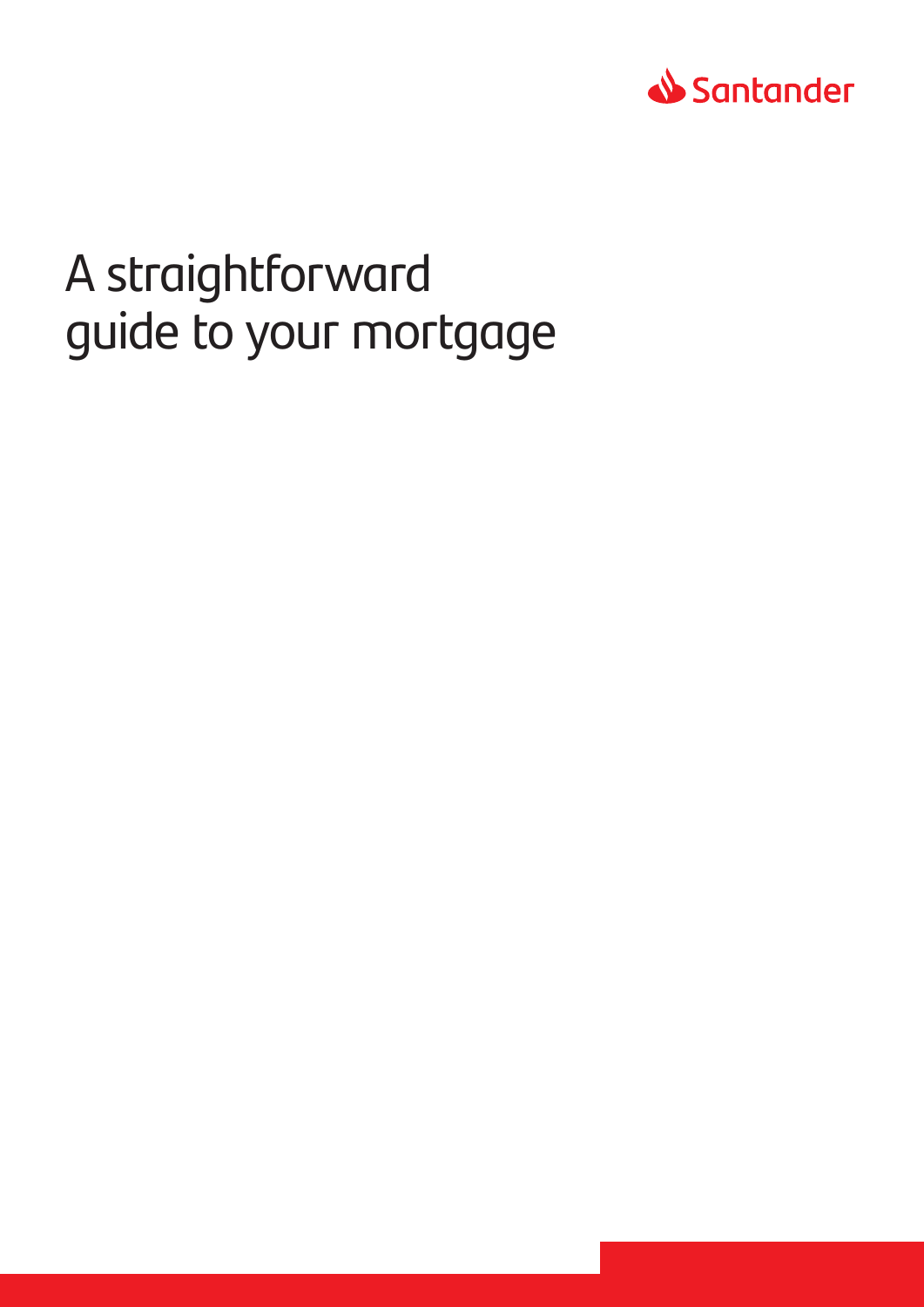# Mortgages from Santander

This guide explains the important features of your mortgage or additional loan. If you have any questions or need any further help in relation to understanding your mortgage please call us.

# **Contents**

| Choosing a mortgage                                          | 03 | · Variation of terms                              | 06 |
|--------------------------------------------------------------|----|---------------------------------------------------|----|
| <b>Additional benefits</b>                                   | 03 | · Joint borrowers                                 | 06 |
| Repayment method                                             | 03 | • Your property                                   | 06 |
| Mortgage process                                             | 04 | • Early repayment charge                          | 06 |
| • Arranging your mortgage                                    | 04 | • Foreign currency mortgages                      | 06 |
| · Solicitors and Licensed Conveyancers                       | 04 | Things to consider in the future                  | 07 |
| • Valuations and surveys                                     | 04 | • Mortgage deal coming to an end                  | 07 |
| · Your formal mortgage offer                                 | 05 | • Borrowing more with an additional loan          | 07 |
| • Exchanging contracts                                       | 05 | · Moving home                                     | 07 |
| · Completion                                                 | 05 | • Free EnergyFact Report                          | 07 |
| <b>Online Banking</b>                                        | 05 | · Making overpayments                             | 08 |
| The things you should know about your mortgage               | 06 | • Want to change something else on your mortgage? | 08 |
| • Tariff of mortgage charges                                 | 06 | About our services                                | 09 |
| · Account fee                                                | 06 | Confidentiality and Data Protection               | 09 |
| • Monthly payment                                            | 06 | Customer service                                  | 15 |
| · Monthly payment date                                       | 06 | <b>Direct Debit Guarantee</b>                     | 15 |
| • Changes to interest rates $-$ what happens if the interest | 06 | Your application and credit scoring               | 16 |
| rate changes                                                 |    | How else can we help you?                         | 18 |

Santander is one of the UK's leading personal financial services companies and one of the largest providers of mortgages in the UK. Our aim is to create value for all our customers every day, and with over 160 years' UK mortgage experience and multiple awards to our name, you can be confident that your mortgage is in safe hands.

We believe it's important to make your finances as straightforward and easy to understand as possible. That's why our expert Mortgage Advisers will listen to your needs and offer advice and recommend the right mortgage for your circumstances from our wide range of mortgages guiding you every step of the way.

# **YOUR HOME MAY BE REPOSSESSED IF YOU DO NOT KEEP UP REPAYMENTS ON YOUR MORTGAGE.**

All applications are subject to status and our lending criteria. Applicants must be UK residents aged 18 or over.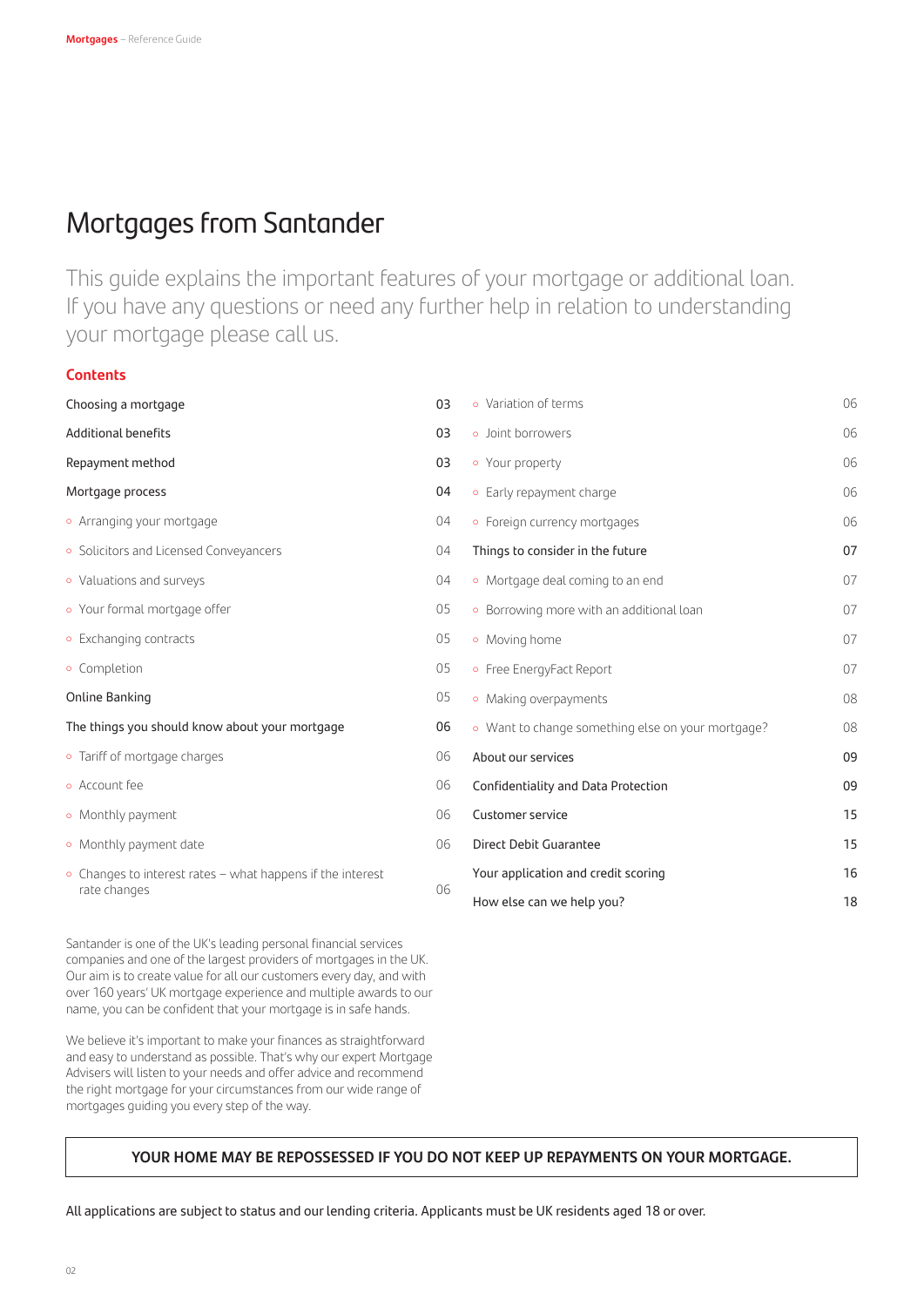# Choosing a mortgage

We offer a range of mortgages to suit your needs whether you're buying your first home, moving home or remortgaging to us from another lender.

Below is a brief summary of the different types of mortgages we currently offer. If you already have a mortgage with us your conditions may vary, so please refer to your mortgage paperwork.

|                                                                                     | Fixed rate mortgages           | Tracker rate mortgages | Lifetime Tracker mortgages          |
|-------------------------------------------------------------------------------------|--------------------------------|------------------------|-------------------------------------|
| Tracks the Bank of England base rate                                                | <b>No</b>                      | Yes                    | Yes                                 |
| Fixed monthly payments                                                              | Yes                            | <b>No</b>              | <b>No</b>                           |
| Initial rate period                                                                 | From two years                 | From two years         | For the lifetime of<br>the mortgage |
| Interest rate reverts to Follow-on Rate (variable)<br>after the initial rate period | Yes                            | Yes                    | No.                                 |
| Unlimited overpayments <sup>1</sup>                                                 | Up to 10% per<br>calendar year | Yes                    | Yes                                 |
| Early repayment charge <sup>2</sup>                                                 | Yes                            | <b>No</b>              | No.                                 |

1 A minimum amount may apply. Please visit santander.co.uk for more information.

2 If you choose to repay your fixed rate mortgage in full or overpay by more than 10% each calendar year, you'll need to pay an early repayment charge. Check your original mortgage paperwork if you already have a mortgage with us.

Please note: where a mortgage comes with the additional benefit of paid legal fees or cashback, if you repay your mortgage within the first two years, these will need to be repaid.

# **Considerations**

- 1. **Do you want to pay the same amount each month?** A fixed rate mortgage gives you peace of mind that comes from knowing exactly what your payments will be each month during the fixed rate period.
- 2. **Do you want your mortgage to track the Bank of England base rate?** A tracker rate mortgage tracks above the Bank of England base rate so your payments will increase or decrease in line with any changes.
- 3. **Do you want to remortgage to us from another lender and borrow more money?** Is further borrowing from your existing lender, a second charge loan with a different lender or unsecured borrowing for the additional amount more appropriate?

# Additional benefits

The majority of our mortgages come with the following additional benefit:

 $\circ$  Free standard valuation – on a property valued up to £2.5 million.

Plus, when you remortgage to us from another lender:

o we'll pay your standard legal fees or give you £250 cashback. These will only need to be repaid if you repay your mortgage within the first two years.

Or if you're buying a home:

• we'll give you cashback, which would need to be repaid if you repay your mortgage within the first two years.

# Repayment method

You can choose to repay the amount you borrow through a repayment or interest only mortgage, or a mixture of the two.

If you have a repayment mortgage, your monthly payment is made up of 'capital' (the amount you've borrowed) and interest. As long as you keep up with your payments your mortgage will be paid off when your mortgage term ends.

If you have an interest only mortgage, your monthly payment only pays the interest you owe. As you're only paying interest, you'll still have to repay the 'capital' (the amount you've borrowed) at the end of your mortgage term. Therefore you must make sure you have a way to pay this off when your mortgage ends. It's important that you check, on a yearly basis, that this arrangement is still on track to pay off your mortgage when your mortgage term ends. If at any point you think that you won't be able to repay the 'capital' at the end of your mortgage term, it's important that you contact us to find out what your options are regarding your mortgage and payment arrangements. The sooner you take action, the easier it'll be to address any issues.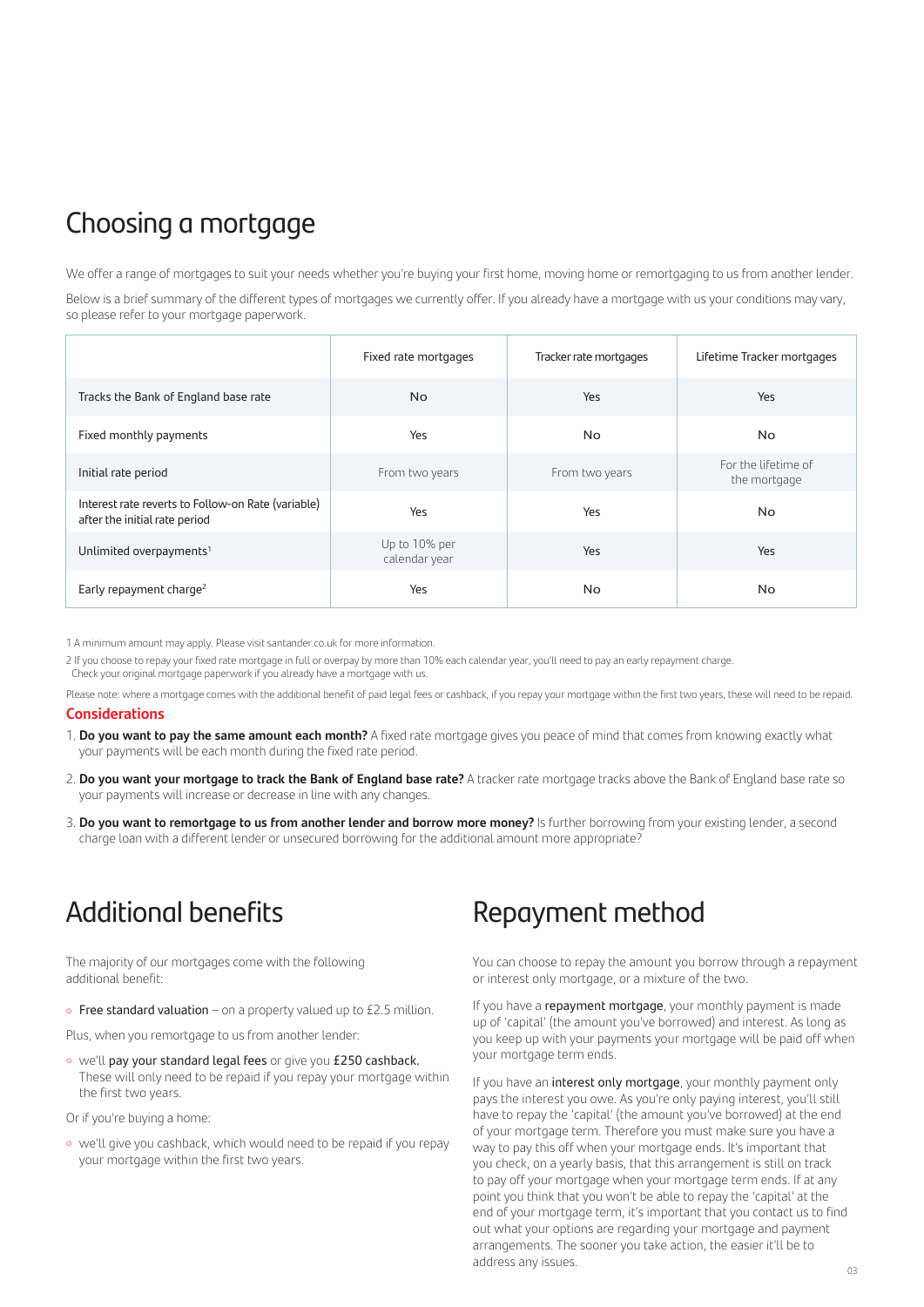# Mortgage process

# **1 Arranging your mortgage**

During your mortgage appointment you'll be asked some important questions about you, your needs and preferences, your circumstances and your finances so we can complete a full assessment of your income and outgoings. This enables us to confirm how much we could lend to you and confirm that it's affordable.

We'll also find out what's important to you so we can advise you on the right mortgage. We'll also take details of the property and your solicitor.

You'll go through a full mortgage application and receive a mortgage illustration for the mortgage deal – this is your quotation. This shows you the monthly payment and the different costs and fees associated with your chosen mortgage.

If however you choose to apply for your mortgage online, you'll need to be comfortable that you're choosing your mortgage without receiving advice from us.

### **Product fee**

If your mortgage deal has a product fee you have a choice of either paying the product fee up front when you apply for your mortgage or you can choose to add the product fee to the mortgage. If you decide to add the product fee to the mortgage you'll pay interest on this over the term of the mortgage. You can however repay this fee within 21 days following completion of the mortgage without paying any interest on the product fee. If you don't know the exact amount of the fee, please contact us on **0800 783 9738** and we'll confirm this figure. You can then pay over the phone with your credit or debit card or simply send us a cheque payable to yourself (with your mortgage account number written on the back and stating that this is for payment of your product fee), within 21 days of completion to: Santander, Mortgage & Loans Operations, Bridle Road, Bootle, L30 4GB.

# **2 Solicitors and Licensed Conveyancers**

There are legal costs involved in setting up your mortgage which vary according to the circumstances involved. We can let you know what solicitors or licensed conveyancers are in your local area and are on our approved list. However, if you choose a solicitor or licensed conveyancer who isn't on our approved list, we'll need to instruct another firm to act for us - this is called dual representation. If this is the case you'll be responsible for the legal costs of the solicitor or licensed conveyancer you appoint, plus the legal costs for the firm we appoint. Applications where dual representation is used can often take longer than a standard application to go through to completion.

Please note that your mortgage offer will be withdrawn if either:

- o the solicitor or licensed conveyancer can't provide an unqualified report or title for the property; or
- ¡ by completion, your mortgage offer has any outstanding conditions which need to be satisfied.

You may be responsible for our legal costs in connection with your application, whether or not the mortgage completes.

### **3 Valuations and surveys**

### **Valuation**

Once the mortgage application is completed we'll arrange for the property to be valued. The valuation is for our purposes, so we know the value of the property is worth the amount you want to borrow. Once we've received the valuation we can make you a formal mortgage offer, meaning your mortgage has been approved.

The way we value your property will depend upon the type of mortgage you require. The valuation may be completed by using an automated valuation (AVM) or by instructing an independent registered valuer to provide a valuation assessment without inspecting the property. Where a valuer does inspect the property a copy of the valuation report will be enclosed with your mortgage offer.

If you're buying in Scotland we'll accept a transcription of the valuation in the Home Report, which the seller prepares.

Please note: A mortgage valuation is also referred to as a mortgage survey, but it's not a survey of the structural condition of the property, it's a valuation report to assist the mortgage application process. Even where a valuer has inspected the property internally the valuation doesn't provide advice about its condition in any detail.

### **Surveys**

If you're buying a property we strongly advise you obtain a survey of the property to make sure you're aware of its condition and possible costs that could be incurred once you own it.

During the mortgage application process you'll have the opportunity to discuss the different types of property survey available with an independent surveying company, Countrywide Surveying Services. This is intended to help you make an informed decision in the home buying process and there is no obligation for you to purchase a survey.

You can find a surveyor by calling Countrywide Surveying Services on **0161 401 2917** or emailing **hello@cwsurveyors.co.uk**. Or by calling Connells on **01525 218655** or emailing **sanuk@connells.co.uk**. Alternatively try the independent professional body, Royal Institution of Chartered Surveyors (RICS), at **www.ricsfirms.com/home**.

Please note, we don't see the survey reports as they're intended for you when you buy a property. If you're not satisfied with the level of service your surveyor provides, please contact your surveyor directly.

### **Fees**

Details of valuation fees are included in the tariff of mortgage charges. How much you pay depends on either the purchase price or the estimated value of the property.

Please note, that if the purchase price is concessionary or a reduced figure, e.g. when buying your council home, the fee will be based on the valuation and not the price.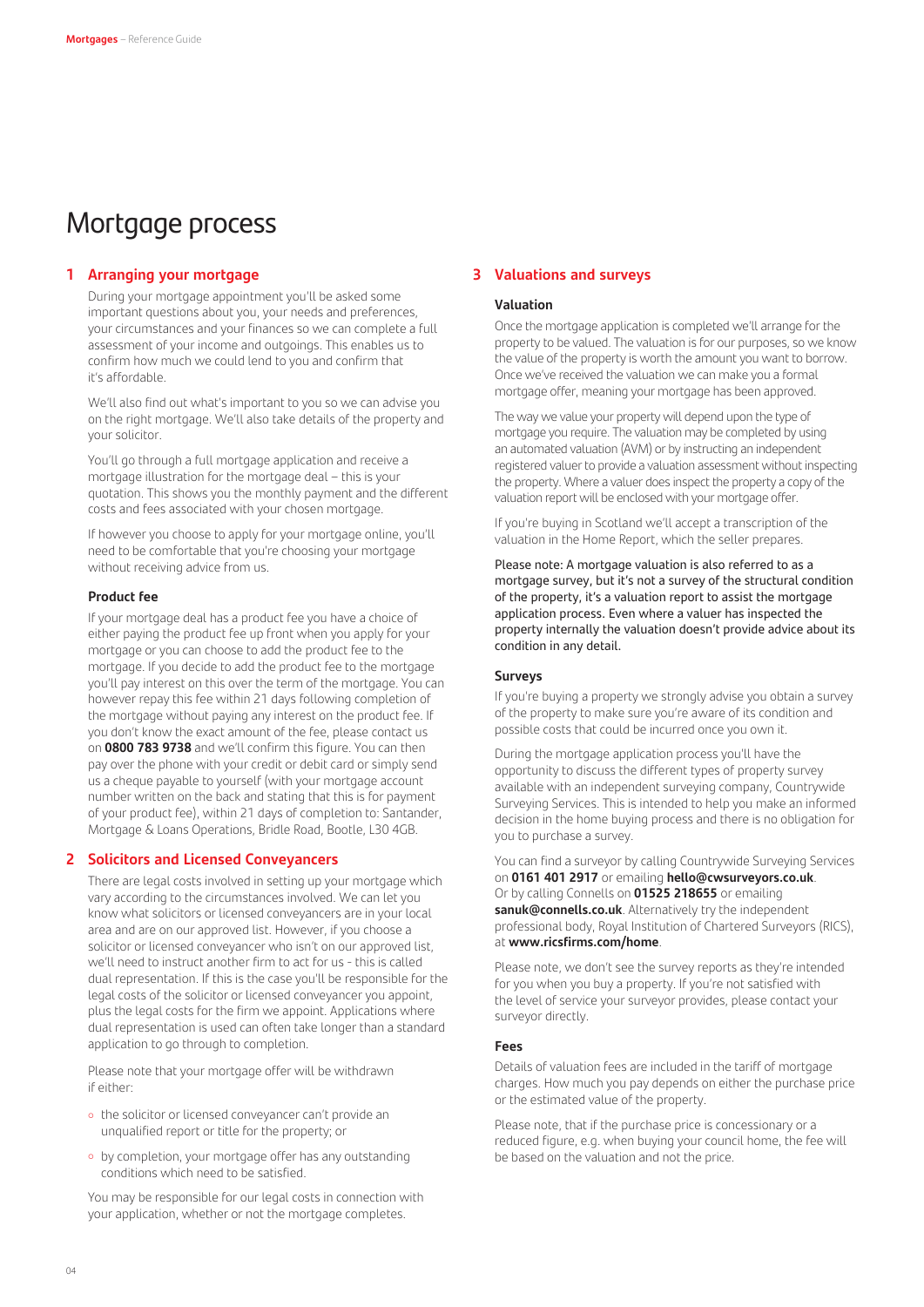# Online and Mobile banking

#### **Valuation refund policy**

We realise that in certain circumstances you may need to cancel the valuation. If this happens, you may be entitled to a refund. Our policy on refunds is as follows:

- 1. If you cancel the valuation the day before it's due to be carried out we'll refund the whole of your fee;
- 2. If the valuation has already been carried out then we regret that we'll not be able to make any refund.

#### **Re-inspection**

Sometimes we may retain part or all of a mortgage advance until work recommended by the valuer is completed. In a re-inspection, they'll check the work has been done but won't examine or comment on the standard of the work. You're responsible for making sure the work meets any relevant standards.

A re-inspection fee as set out in the tariff of mortgage charges is charged when one of the valuers has to make an additional visit to a property in order for us to release money we've retained.

#### **4. Your formal mortgage offer**

In your formal mortgage offer pack we'll send you:

- · Mortgage offer
- ¡ Tariff of mortgage charges
- ¡ Terms and Conditions

Once you've received a formal offer you then have a seven day 'period of reflection'. This is there to give you a chance to review the mortgage offer and check you still want to continue with it. Your solicitor or licensed conveyancer will carry out all the required checks and searches on the property.

#### **5. Exchanging contracts**

If you're moving home, when you're happy with the contract and you've signed it, your solicitor or licensed conveyancer will 'exchange' your contract with the seller's solicitor - this is then legally binding. The solicitors will then agree a completion date.

At this point, you'll also need home insurance. Buildings insurance is a requirement of your mortgage and is essential to protect you against damage caused by things like fire and flooding etc. It's also advisable to protect your belongings with contents insurance.

If you're buying in Scotland, when a binding contract has been agreed this is called 'concluding missives' (a formal letter). Your solicitor will complete the conveyancing procedures and prepare the documents to transfer ownership of the property to you. The 'missives' will specify a date when you have to pay the seller the purchase price of the property in return for the 'Disposition' (the transfer documentation) and the keys to the property.

### **6. Completion**

If you're moving home, this is the day when money changes hands and you're able to pick up the keys and move in! A mortgage deed is lodged with the Land Registry.

If you're remortgaging to us from another lender, we'll arrange for the solicitor to complete the transfer from your existing lender to Santander.

You can view your mortgage securely in online and mobile banking, alongside any other accounts you hold with us.

- See your current product details including the interest rate, when your deal ends and any early repayment charges and access your Annual Mortgage Statement.
- Explore and secure a new deal for your existing mortgage.
- Make single overpayments and set up regular overpayments.
- Start the process to change your mortgage term or repayment method.
- Get a decision in principle and apply for an additional loan.

If you're not already registered for Online Banking, we'll automatically send you your log on details when your mortgage completes. When you've received them you'll need to activate them within 30 days otherwise they may expire.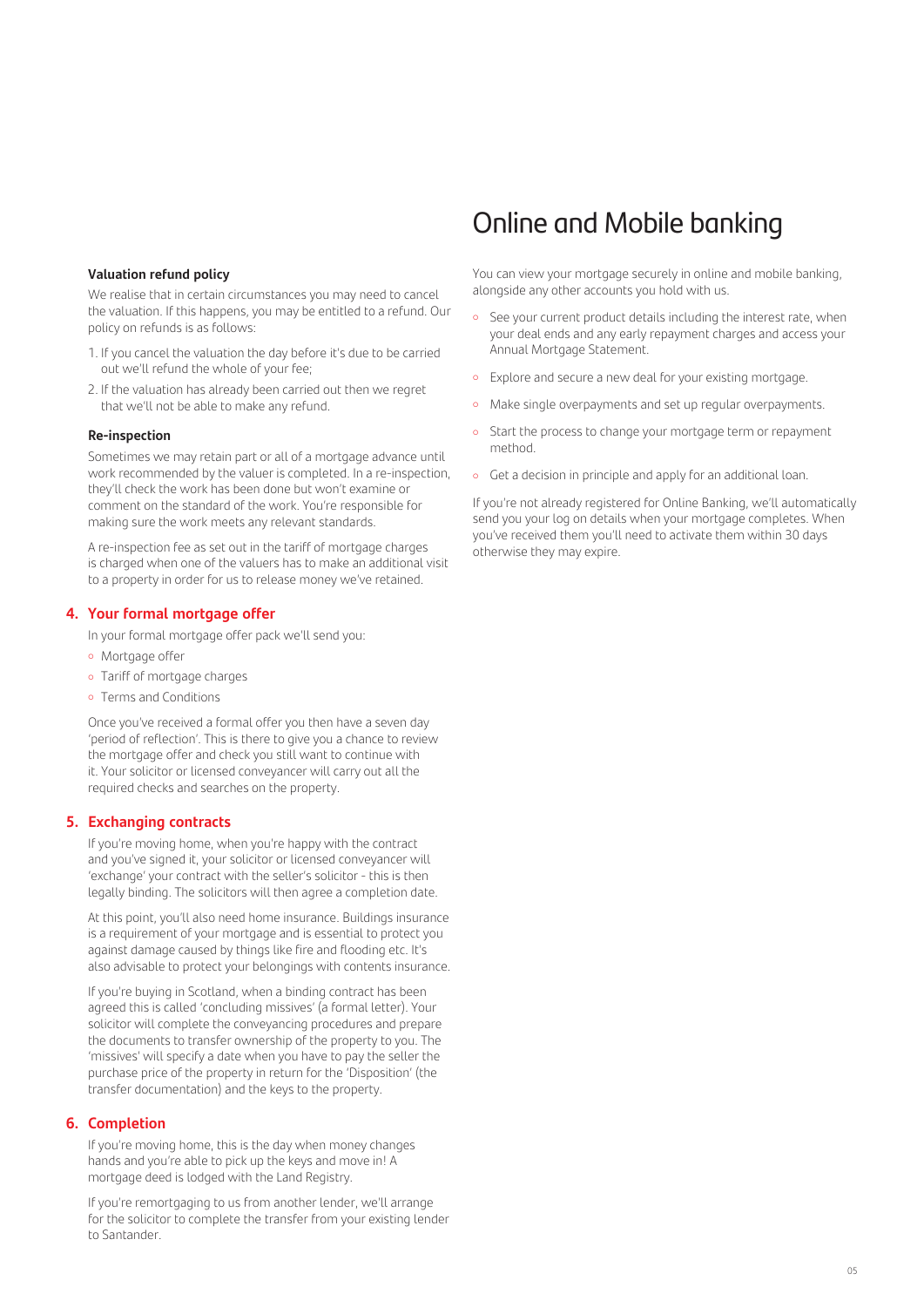# The things you should know about your mortgage

# **Tariff of mortgage charges**

We'll provide you with an updated tariff of mortgage charges each year with your mortgage statement. You can also ask us for a copy at any time.

# **Account fee**

The account fee is charged for providing and administering your mortgage. The fee as set out in the tariff of mortgage charges is payable on completion, however you can defer this fee until the end of your mortgage.

# **Monthly payment**

You must make a payment by Direct Debit each month. The amount of your monthly payment will depend on how much you borrow, the interest rate applicable to your mortgage, the period of time in which you must repay the mortgage and whether you have a repayment or interest only mortgage.

# **Monthly payment date**

You must pay your monthly payments on the payment date in every month. You can choose any date between the 1st and 28th of the month as your payment date. If you don't indicate a preferred date, your payment date will correspond to the day of the month when your mortgage was completed, unless you completed after the 28th, in which case your payment date will default to the 1st of the month.

You may ask us to change your payment date at any time (maximum of four requests per 12 month period). Please note that we normally need 14 days to process a change to the payment date and that we won't normally allow the interval between the last of the old payment dates and the first of the changed payment dates to be less than 14 days. The monthly payment which we collect on the first of the new payment dates will be larger or smaller than usual, depending on whether the change has caused the interval between the last of the old payment dates and the first of the changed payment dates to be longer or shorter than a month. From then on, the monthly payment should revert to the same amount as you were paying before the change in the payment date.

After completion, we'll send you some information which will include when your first payment should be made and how much it'll be.

### **Changes to interest rates – what happens if the interest rate changes**

If your interest rate changes we'll write to you and inform you about the change and what it means to your monthly payments in the future. We'll give you notice of any change in payment amount.

# **Variation of terms**

We may vary the terms of your mortgage documents, such as the terms and conditions, to give you the benefit of any improved or additional services or in response to any changes to the law or systems we use to manage our mortgage accounts. We'll give you not less than 30 days' written notice of any change we make.

# **Joint borrowers**

If there are two or more of you, your obligations under the mortgage are binding on all of you together and on each of you on your own. This means that each one of you is responsible for repaying the whole of the money owing under the mortgage.

# **Your property**

The property must be occupied as your main residence unless we've agreed otherwise in writing.

You must not leave the property unoccupied for longer than the period specified in your insurance policy or you may not be able to make a claim on your buildings or contents insurance policy. Please check the terms of your policy to see how long you're allowed to leave the property unoccupied.

You mustn't take in tenants or let the property or any part of the property without first obtaining our written permission unless we've already discussed this with you and agreed to provide you with a Buy to Let mortgage.

# **Early repayment charge**

If your mortgage offer states an early repayment charge applies to your mortgage and you wish to repay the money you owe us during the period when the charge applies (which will be specified in your offer), the applicable early repayment charge will be payable. You'll also have to pay this charge in certain other circumstances which will be set out in your offer and the terms and conditions booklet.

Even where your mortgage offer states an early repayment charge applies you can still overpay up to 10% each calendar year (January to December) without having to pay an early repayment charge. A minimum amount may apply. Please visit santander.co.uk for more information. You can't carry forward any unused element of the 10% allowance into future years. You also can't take advantage of the 10% allowance if you're repaying all of the money you owe us (also known as redeeming your mortgage), or transferring to a new deal and an early repayment charge is payable. If you added your product fee to the mortgage, you can repay this within 21 days following completion, without affecting the 10% allowance.

# **Foreign currency mortgages**

Although we only offer mortgages in pounds sterling, we do sometimes accept foreign income and interest only repayment vehicles in a foreign currency - the mortgage is then classified as a foreign currency mortgage. Please contact us if you want to know which foreign currencies we accept.

With a foreign currency mortgage you should be aware of the implications of exchange rate fluctuations. If the value of the foreign currency (or currencies) moves against you, it could make it more difficult for you to afford your monthly mortgage payments and/or repay your interest only mortgage.

Within the mortgage offer we show the impact of a 20% adverse movement in the foreign exchange rate. Once your mortgage has completed, we'll monitor the exchange rate and if it moves adversely by 20% we'll write to let you know.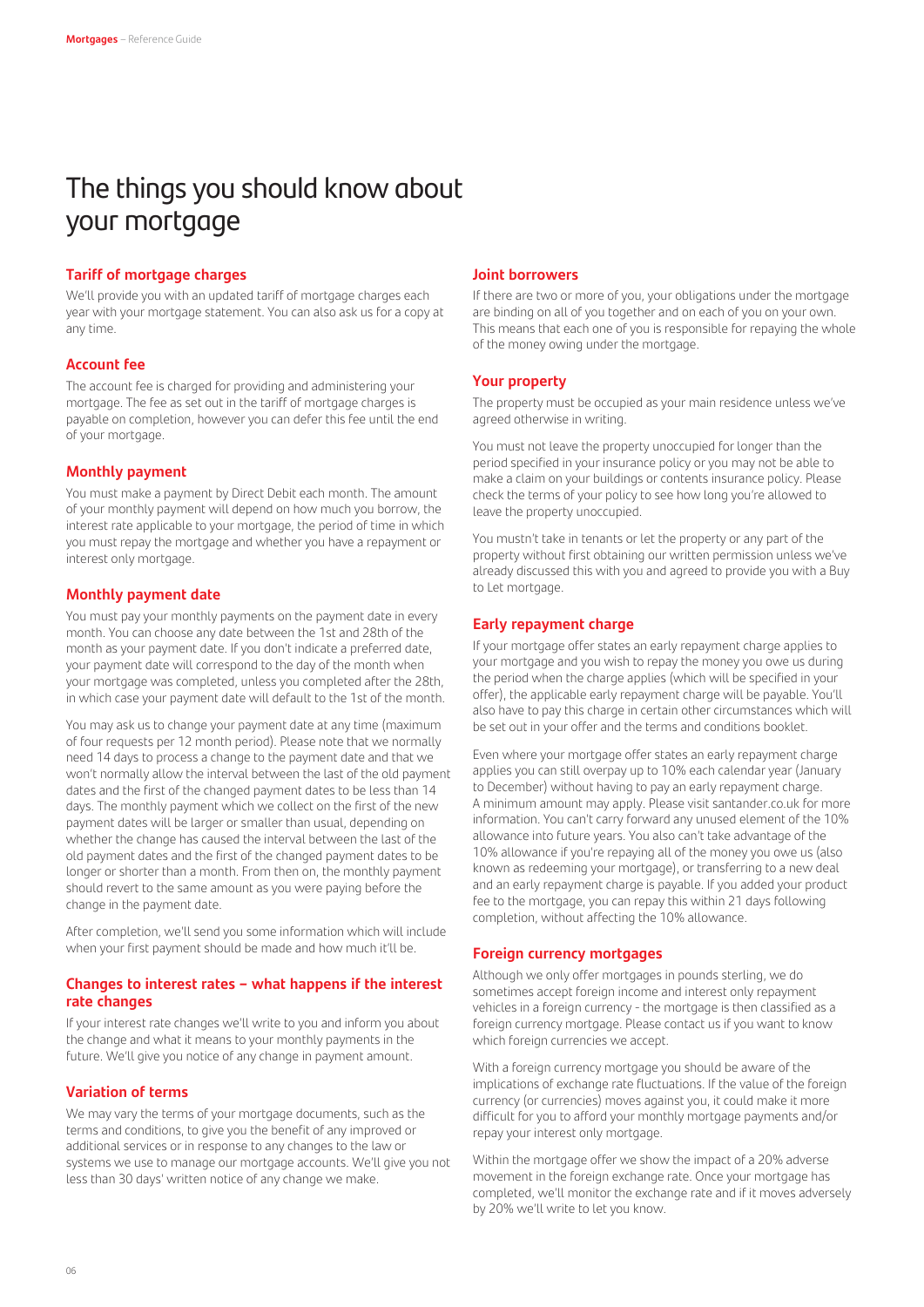# Things to consider in the future

We understand that from time to time you might need to change your mortgage to make sure it continues to meet your needs.

### **Mortgage deal coming to an end**

If your current mortgage deal is coming to an end, you're paying our Standard Variable Rate, Follow-on Rate or you have a product with no early repayment charge, you can call one of our team of Mortgage Advisers who'll be happy to advise you on the options available to you. Alternatively, if you don't want advice you could view the deals available to you and submit a transfer request online. It's easy and you can do it in the comfort of your own home. If you already have Online or Mobile Banking log on and go to 'Manage my Mortgage'. If you don't have Online or Mobile Banking, use our Online Mortgage Transfer Service at **santander.co.uk/changing-deals**.

Mortgage deals can be booked up to four months in advance. The process of changing to a new deal with us is simple. There are no new Direct Debits to set up, and with no legal or valuation fees, it could save you time and money compared to moving your mortgage elsewhere.

#### **Borrowing more with an additional loan**

If you're thinking about borrowing more, our additional loans calculator on santander.co.uk lets you know how much you could borrow, the rates available and what your monthly payments might be. You can then book an appointment over the phone. Alternatively you can get an instant decision in principle and apply in Online Banking. Simply log on, select your mortgage account and then 'Manage my mortgage'.

During your appointment, you'll be asked some important questions about you, your needs and preferences, your circumstances and your finances so we can complete a full assessment of your income and outgoings.

You'll go through a full application, including credit checks, and receive a mortgage illustration for the specific deal we recommend – this is your quotation. This shows you the monthly payment and the different costs and fees associated with your additional loan.

Once we've received all requested supporting documents, we'll complete all the necessary checks. If we need your home to be re-valued this report will be for our use only and you won't be charged separately.

We'll then send you a formal offer which you'll need to sign and return as soon as possible. Once we've received your signed acceptance of the offer we'll usually release your money within three working days.

Once you've completed your additional loan, we'll send you a letter confirming all the details, including your new mortgage payment.

We also have other borrowing options, such as overdrafts, credit cards and personal loans which may be more suitable depending on what you're looking for. If you're not sure what you want to do, please speak to us or go to **santander.co.uk** for more information. Or you could consider a second charge loan with another lender.

### **Moving home**

If you're moving home you have a couple of options available:

Take your current deal with you to your new home which is sometimes known as 'porting'. This could save you money if your interest rate is lower than other mortgage rates available at the time, and you wouldn't have to pay any early repayment charge that may apply as long as you port the same amount. If you also want to borrow more, you can apply to take a new deal for the extra amount from our current range. For most types of mortgage, you can port your existing mortgage as long as you complete on your new home within three months of paying off your existing mortgage.

If it takes longer than three months to complete on your new home, you won't be able to port your existing interest rate.

If you have a Flexible Offset mortgage you'll need to complete the purchase of your new home on the same day you pay off your existing mortgage to be able to port your existing interest rate.

We can't port your existing rate if you already own your new home.

**choose a new deal** for the total amount you want to borrow from our range of competitive deals. It could save you money if your existing rate is higher than our current mortgage rates. You won't pay an early repayment charge if you have less than six months left on your existing deal at the time you apply for a new mortgage for at least the same amount. In future we may withdraw this offer. If you have more than six months left on your existing deal at the time you apply for a new mortgage, you'll need to pay an early repayment charge if one applies to your mortgage.

Whichever option you choose if you don't complete on your new home on the same day you pay off your existing mortgage you'll have to pay an early repayment charge if one applies to your mortgage. However, as long as you complete on your new home within three months of paying off your existing mortgage we'll refund the early repayment charge. To get your refund you'll need to call us on **0800 783 9738** once your new mortgage has completed.

Restrictions may apply. A new mortgage on a different property will be subject to status and our lending criteria at the time of application. If you want to borrow less money, whether you port your existing rate or take a new deal, then you'll have to pay an early repayment charge on the amount you pay off if an early repayment charge applies to your existing mortgage.

### **Free EnergyFact Report**

If you're moving home and keeping your mortgage with us or taking additional borrowing for the purpose of home improvements, you'll automatically qualify for a free digital home energy report. The EnergyFact Report, produced in partnership with Countrywide Surveying Services, is bespoke to your home, or the home that you're buying. It will help you understand what changes you could make to your property to save money, reduce the effects of climate change and increase the warmth and comfort of your home. For more information go to **santander.co.uk**.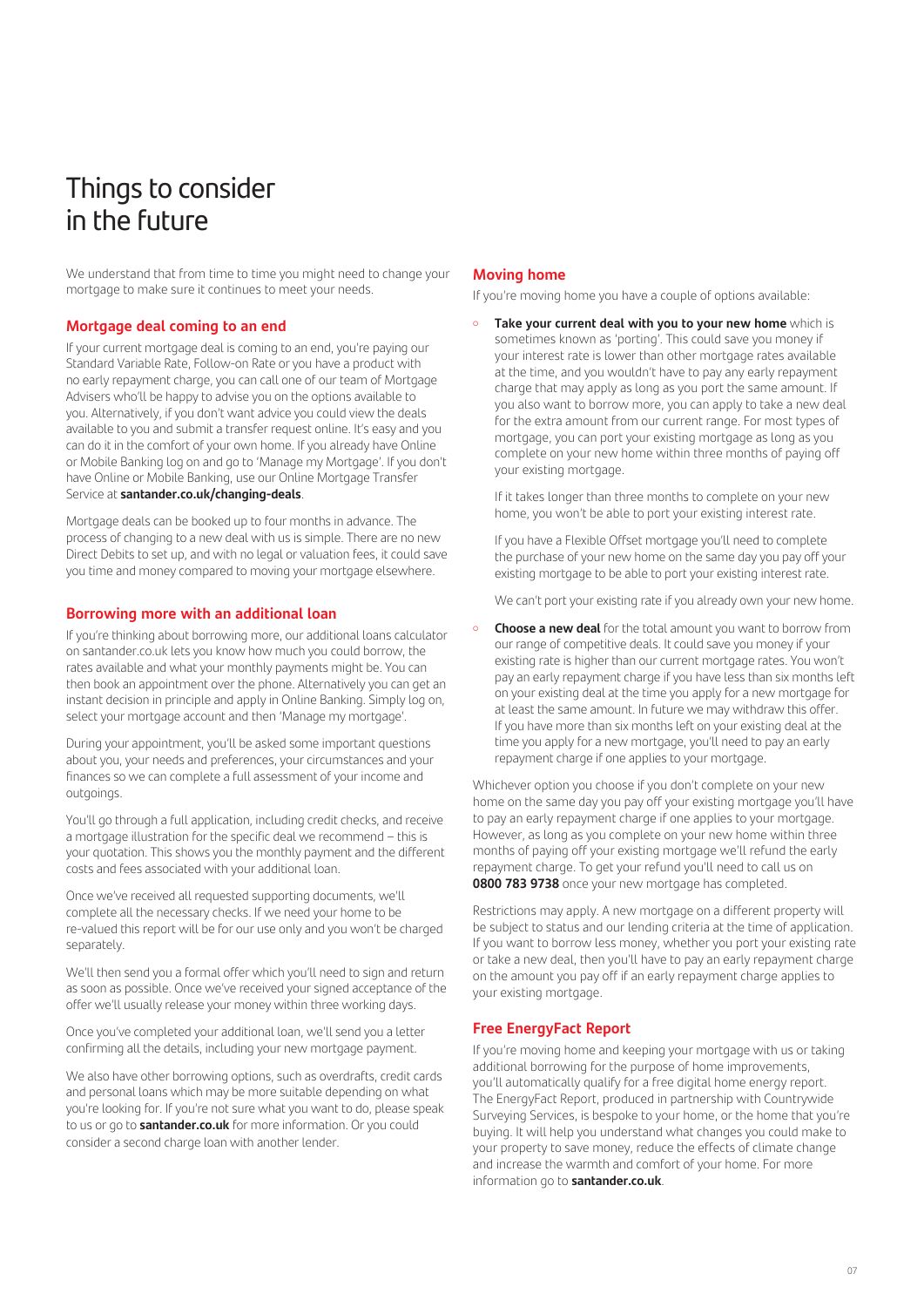#### **Making overpayments**

You can make one off overpayments or set up regular overpayments in Online or Mobile Banking or by calling us on **0800 917 5630**.

Tracker rate mortgages allow you to make unlimited overpayments. Fixed rate mortgages allow you to overpay up to 10% of your outstanding mortgage balance in a calendar year without paying an early repayment charge.

For more information please read the 'Early repayment charge' section on page 6.

#### **Want to change something else on your mortgage?**

If your circumstances have changed, you may want to request a change to the way your mortgage is set up. This may include changing your repayment method, term of your mortgage or the people named on it. If you already have Online Banking you can work out the maximum term you can have on your mortgage and see the impact on your monthly payments if you reduce or extend your mortgage term. What's more you can start the process online to change your mortgage term or repayment method from capital and interest to interest only, before continuing your application over the phone.

If you don't have Online Banking, or you would prefer to talk to us, call our Mortgage Service Team on **0800 917 5630** – we'll carry out a full review of your circumstances to see how we can help. To see how a change could affect your monthly mortgage payment you could use the 'Changes to my existing mortgage' calculator on **santander.co.uk.**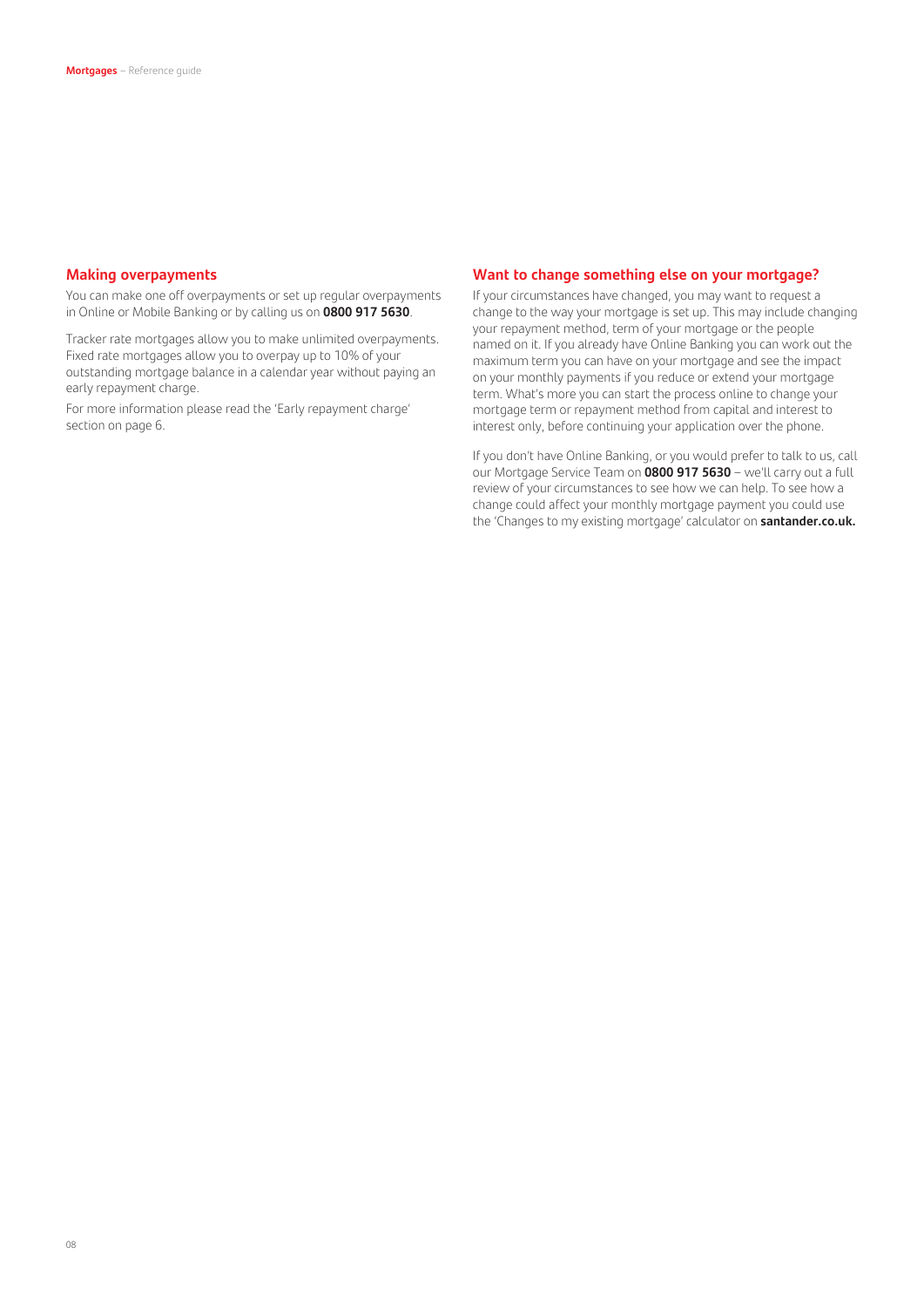# About our services

# **Regulation**

We are authorised and regulated by the Prudential Regulation Authority (PRA) and also regulated by the Financial Conduct Authority (FCA). Our Financial Services Register number is 106054. You can check this on the Financial Services Register by visiting the FCA's website **www.fca.org.uk/register**. We are a member of the Financial Services Compensation Scheme (FSCS) – ask for a leaflet in branch for more information.

# **Advice**

We'll always offer you advice when discussing your mortgage requirements. There's no fee payable for this service.

We only offer our own mortgages. You'll receive a mortgage illustration when considering a particular mortgage, which will tell you about any fees relating to it.

You can ask us for a mortgage illustration at any time for any mortgage deal that you're eligible for, even if you've already received advice from us and we have recommended a particular mortgage for you.

# **Non Advice (Execution only)**

You won't receive advice on your mortgage requirements if you make a full mortgage application online. This means you won't benefit from the protection advice provides and we won't assess the suitability of the mortgage you choose.

# Confidentiality and Data Protection

The Data Protection Statement sets out how we'll use your personal data.

Your personal data is data which by itself or with other data available to us can be used to identify you. We are Santander UK plc, the data controller. This data protection statement sets out how we'll use your personal data. You can contact our Data Protection Officer (DPO) at 201 Grafton Gate East, Milton Keynes, MK9 1AN if you have any questions.

Where there are two or more people named on this application, this data protection statement applies to each person separately.

You understand that we will give you a copy of the completed application form if you ask us to.

### **The types of personal data we collect and use**

Whether or not you become a customer, we'll use your personal data for the reasons set out below and if you become a customer we'll use it to manage the account, policy or service you've applied for. We'll collect most of this **directly** during the application journey. The sources of personal data collected **indirectly** are mentioned in this statement. The personal data we use may include:

- ¡ Full name and personal details including contact information (e.g. home address and address history, email address, home, and mobile telephone numbers);
- ¡ Date of birth and/or age (e.g. to make sure that you're eligible to apply);
- ¡ Financial details (e.g. salary and details of other income, and details of accounts held with other providers):
- 09 o Records of products and services you've obtained or applied for, how you use them and the relevant technology used to access or manage them (e.g. mobile phone location data, IP address, MAC address);
- ¡ Biometric data (e.g. fingerprints and voice recordings for TouchID and voice recognition);

# **Put simply**

We are authorised and regulated by the Prudential Regulation Authority and also regulated by the Financial Conduct Authority. We are also a member of the Financial Services Compensation Scheme.

# **Put simply**

We'll always give you advice on our own mortgages and there's no fee for this advice.

This means we'll recommend a mortgage based on your needs and circumstances. You'll get a mortgage illustration showing any fees relating to that mortgage. You can ask us for a mortgage illustration on any other mortgage you're eligible for at any time.

# **Put simply**

You won't receive the benefits and protection of advice if you choose/apply for a mortgage online.

# **Put simply**

The information you give us is treated confidentially, in line with data protection legislation. The Data Protection Statement explains how we will use your personal data.

For more information on the uses of your personal data and your rights you can ask for a copy of the 'Using My Personal Data Booklet'.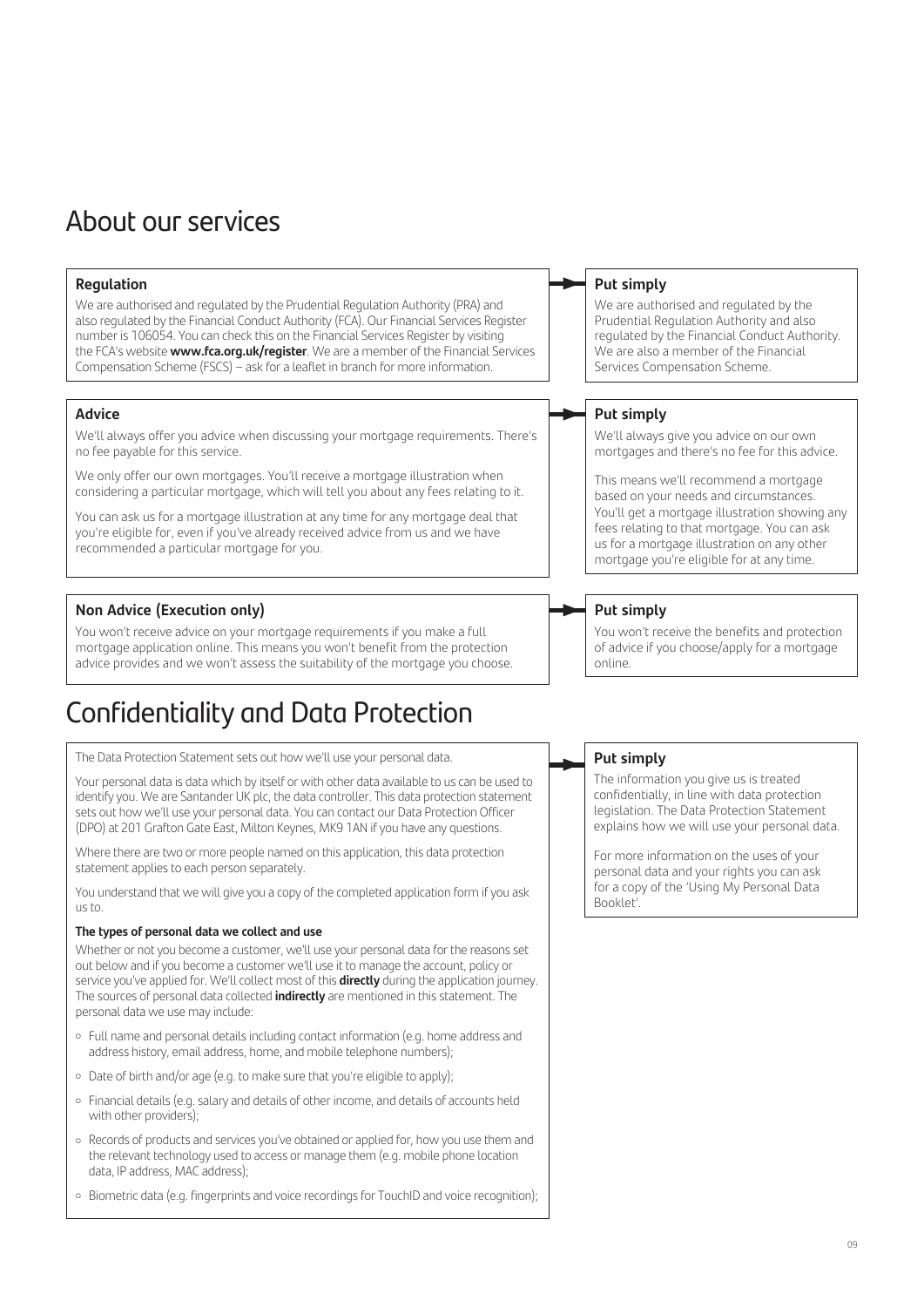- ¡ Information from credit reference or fraud prevention agencies, electoral roll, court records of debt judgements and bankruptcies and other publicly available sources as well as information on any financial associates you may have;
- ¡ Family, lifestyle or social circumstances if relevant to the product or service (e.g. the number of dependants you have);
- ¡ Education and employment details/employment status for credit and fraud prevention purposes; and
- ¡ Personal data about other named applicants. You must have their authority to provide their personal data to us and share this data protection statement with them beforehand together with details of what you've agreed on their behalf.

#### **Providing your personal data**

We'll tell you if providing some personal data is optional, including if we ask for your consent to process it. In all other cases you must provide your personal data so we can process your application (unless you're a customer and we already hold your details).

#### **Using your personal data: the legal basis and purposes**

We'll process your personal data:

- 1. As necessary **to perform our contract with you** for the relevant account, policy or service:
- a) To take steps at your request prior to entering into it;
- b) To decide whether to enter into it;
- c) To manage and perform that contract;
- d) To update our records; and
- e) To trace your whereabouts to contact you about your account and recovering debt.
- 2. As necessary for **our own legitimate interests** or those of other persons and organisations, e.g.:
- a) For good governance, accounting, and managing and auditing our business operations;
- b) To search at credit reference agencies at your home if you're over 18 and apply for credit;
- c) To monitor emails, calls, other communications, and activities on your account;
- d) For market research, analysis and developing statistics; and
- e) To send you marketing communications and for marketing to you in-branch, including automated decision making relating to this.
- 3. As necessary **to comply with a legal obligation**, e.g.:
- a) When you exercise your rights under data protection law and make requests;
- b) For compliance with legal and regulatory requirements and related disclosures;
- c) For establishment and defence of legal rights;
- d) For activities relating to the prevention, detection and investigation of crime;
- e) To verify your identity, make credit, fraud prevention and anti-money laundering checks; and
- f) To monitor emails, calls, other communications, and activities on your account.
- 4. Based on **your consent**, e.g.:
- a) When you request us to disclose your personal data to other people or organisations such as a company handling a claim on your behalf, or otherwise agree to disclosures;
- b) When we process any special categories of personal data about you at your request (e.g. your racial or ethnic origin, political opinions, religious or philosophical beliefs, trade union membership, genetic data, biometric data, data concerning your health, sex life or sexual orientation); and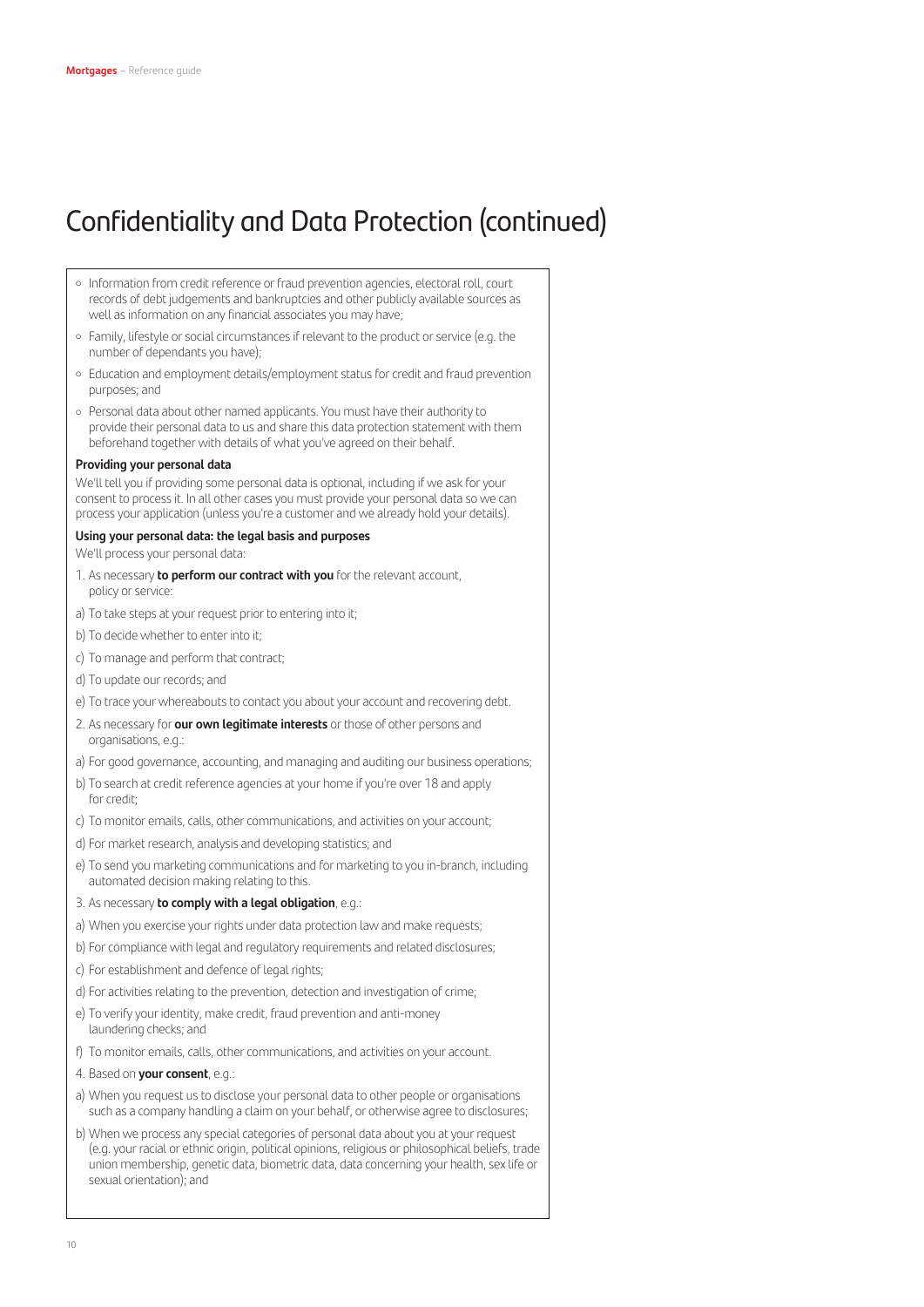c) To send you marketing communications where we've asked for your consent to do so. You're free at any time to change your mind and withdraw your consent. The consequence might be that we can't do certain things for you. **Sharing of your personal data** Subject to applicable data protection law we may share your personal data with: ¡ The Santander group of companies\* and associated companies in which we have shareholdings; ¡ Sub-contractors and other persons who help us provide our products and services; ¡ Companies and other persons providing services to us; ¡ Our legal and other professional advisors, including our auditors; ¡ Fraud prevention agencies, credit reference agencies, and debt collection agencies when we open your account and periodically during your account or service management; ¡ Other organisations who use shared databases for income verification and affordability checks and to manage/collect arrears; ¡ Government bodies and agencies in the UK and overseas (e.g. HM Revenue & Customs ('HMRC')) who may in turn share it with relevant overseas tax authorities and with regulators e.g. the Prudential Regulation Authority, the Financial Conduct Authority, the Information Commissioner's Office); ¡ Courts, to comply with legal requirements, and for the administration of justice; • In an emergency or to otherwise protect your vital interests; • To protect the security or integrity of our business operations; • To other parties connected with your account e.g. guarantors and other people named on the application including joint account holders who will see your transactions; ¡ Any party providing or arranging legal or financial assistance. o Insurers, re-insurers and their respective advisors and agents for any purpose relating to any insurance you may arrange. ¡ When we restructure or sell our business or its assets or have a merger or re-organisation; ¡ Market research organisations who help to improve our products or services; ¡ Payment systems (e.g. Visa or Mastercard) if we issue cards linked to your account, who may transfer your personal data to others as necessary to operate your account

- and for regulatory purposes, to process transactions, resolve disputes and for statistical purposes, including sending your personal data overseas; and
- o Anyone else where we have your consent or as required by law.

In addition, details of the property and the purchase price may be recorded on a database which will be used by us and other organisations, to value properties, as well as for administration, research and statistical purposes.

### **International transfers**

Your personal data may be transferred outside the UK and the European Economic Area. While some countries have adequate protections for personal data under applicable laws, in other countries steps will be necessary to ensure appropriate safeguards apply to it. These include imposing contractual obligations of adequacy or requiring the recipient to subscribe or be certified with an 'international framework' of protection. Further details can be found in the 'Using My Personal Data' booklet.

#### **Monitoring of communications**

Subject to applicable laws, we'll monitor and record your calls, emails, text messages, social media messages and other communications in relation to your dealings with us.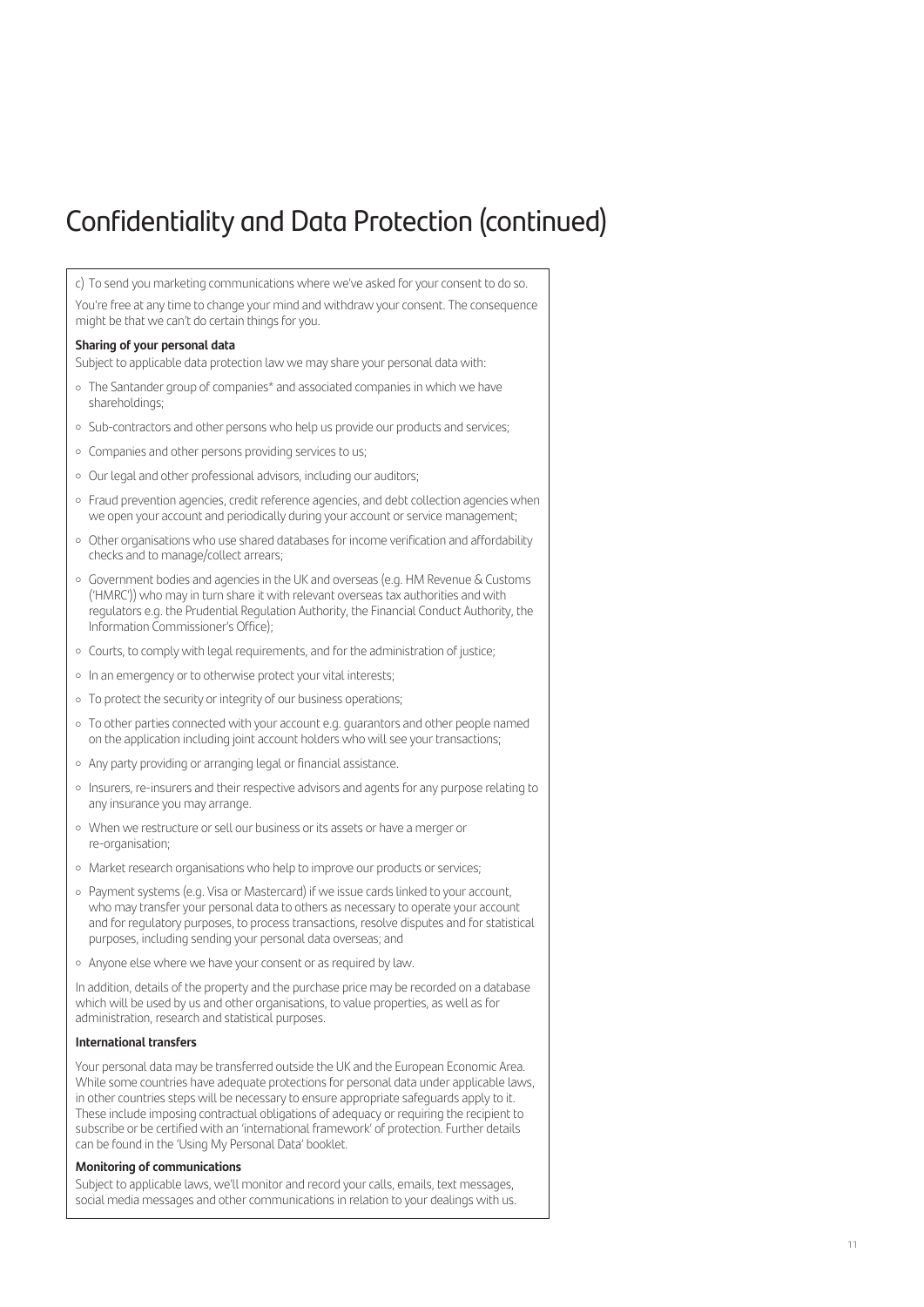We'll do this for regulatory compliance, self-regulatory practices, crime prevention and detection, to protect the security of our communications systems and procedures, to check for obscene or profane content, for quality control and staff training, and when we need to see a record of what's been said. We may also monitor activities on your account where necessary for these reasons and this is justified by our legitimate interests or our legal obligations.

#### **Using automated decision making to make decisions about you**

We may automatically process your personal information, without human intervention, to evaluate certain personal aspects about you (known as profiling). In particular, we may analyse or predict (among other things) your economic situation, personal preferences, interests or behaviour. This could mean that automated decisions are made about you using your personal information. For example, we might analyse certain customer demographics, account holdings and account behaviours (such as Direct Debits you have set up on your accounts including those which identify accounts and products such as credit cards and store cards which you hold with other providers/elsewhere) and look at details of transactions relevant to your accounts. We may also analyse events such as the maturity dates of your accounts and opening anniversaries.

In some instances we'll use automated processing and decision making, where relevant, to decide which of our other products or services might be suitable for you, as well as to produce a personalised price for insurance products, to provide an indication of the price prior to an application being made (please note, publicly available information about you and information about you from third party data sources such as, credit reference agencies, will also be used to provide you with an indication of the price). The personalised price would be presented to you in marketing communications and during contacts with Santander that might be suitable. We'll look at the types of accounts that you already have with us, as well as your age, where this is relevant to the product, we think you might be interested in. We'll also conduct behavioural scoring, including by looking at the accounts and products you already have with us and how they are being used, such as account turnover, arrears and other indications of financial difficulties. Where searches are carried out against publicly available data sources and credit reference agencies, these searches may appear on your credit report, but they will not affect your ability to get credit. You may have a right to certain information about how we make these decisions. You may also have a right to request human intervention and to challenge the decision.

For some insurance products we may use automated decision making to assist the insurer in determining your final insurance premium. The insurer will use an automated underwriting engine to process your personal information and to better assess insurance risk which will generally provide a more accurate price that is relevant to your individual circumstances and needs. The automated underwriting engine will use information including personal information that you provide as well as other information about you held by us, the insurer and other parties. Where the insurer is carrying out any automated decision making it will do so on the basis that is necessary in order for the insurer to enter into the insurance contract with you. You have the right to contest that decision, express your point of view and ask for a human review. Where we carry out any automated decision making for your insurance product, we will ask for your consent during the application process to allow us to do so. You may withdraw your consent at any time. Further details can be found in the 'Using My Personal Data' booklet.

#### **Criteria used to determine retention periods (whether or not you become a customer)**

The following criteria are used to determine data retention periods for your personal data:

- ¡ **Retention in case of queries.** We'll retain your personal data as long as necessary to deal with your queries (e.g. if your application is unsuccessful);
- **Retention in case of claims.** We'll retain your personal data for as long as you might legally bring claims against us; and
- ¡ **Retention in accordance with legal and regulatory requirements.** We'll retain your personal data after your account, policy or service has been closed or has otherwise come to an end based on our legal and regulatory requirements.

**Your rights under applicable data protection law**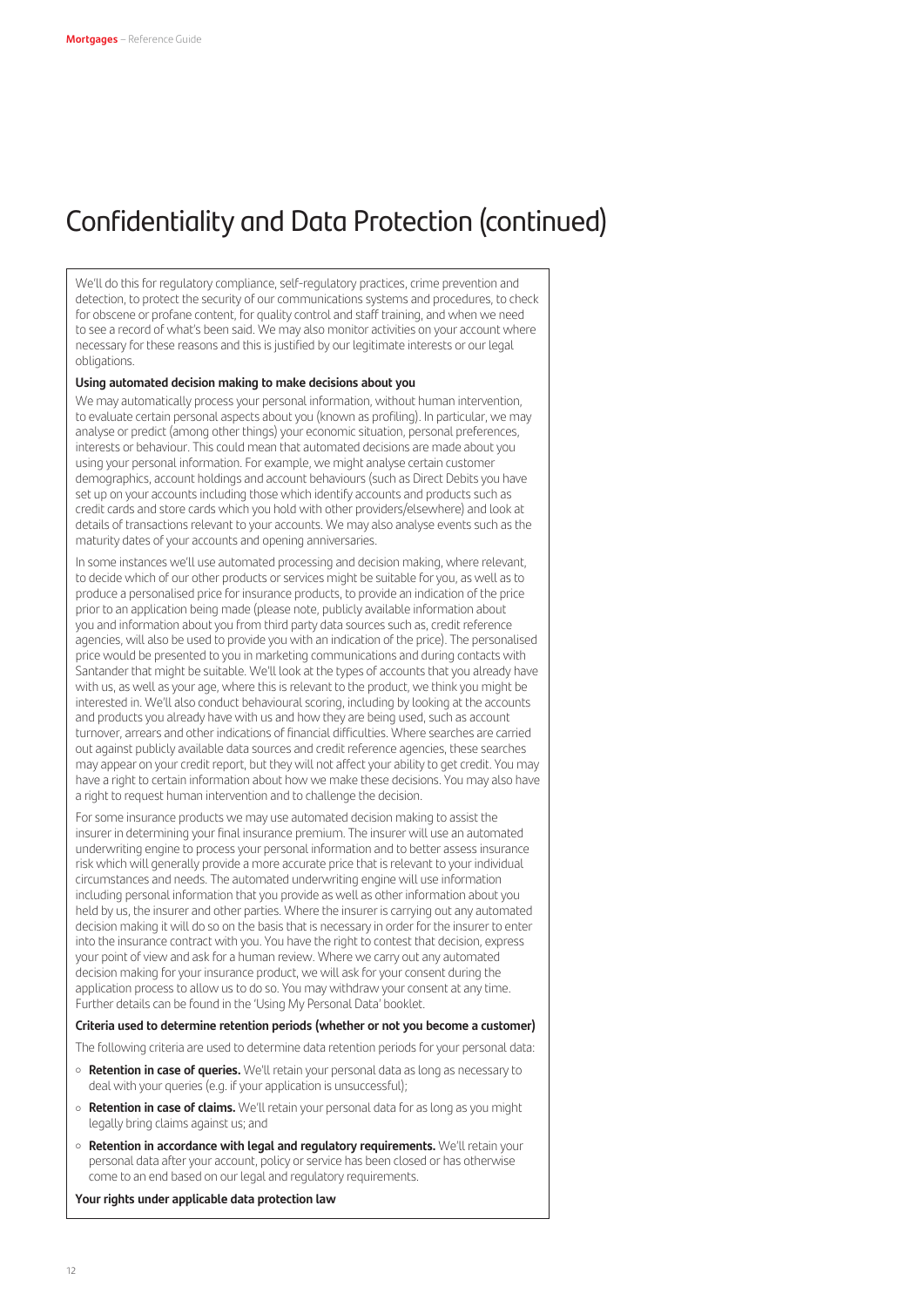Your rights are as follows (noting that these rights don't apply in all circumstances):

- ¡ The **right to be informed** about our processing of your personal data;
- ¡ The right to have your personal data **corrected if it's inaccurate** and to have **incomplete personal data completed**;
- ¡ The right **to object** to processing of your personal data;
- ¡ The right **to restrict processing** of your personal data;
- ¡ The right **to have your personal data erased** (the "right to be forgotten");
- ¡ The right to **request access** to your personal data and information about how we process it;
- ¡ The right to **move, copy or transfer your personal data** ("data portability"); and
- ¡ Rights in relation to **automated decision making** including profiling.

You have the right to complain to the Information Commissioner's Office. It has enforcement powers and can investigate compliance with data protection law: **ico.org.uk**.

For more details on all the above you can contact our DPO or request the 'Using My Personal Data' booklet by asking for a copy in branch or online at **santander.co.uk**.

#### **Data anonymisation and aggregation**

Your personal data may be converted into statistical or aggregated data, which can't be used to identify you. We may share and sell such anonymised data including in an aggregated format, within and outside of the Santander group of companies, for statistical analysis, research and other business purposes. For example, sharing information about general spending trends in the UK to assist in research. The law says this is not considered to be personal information after it has been anonymised and/or aggregated.

#### **\*Group companies**

For more information on the Santander group companies, please see the 'Using My Personal Data' booklet.

### **Identity verification and fraud prevention checks**

The personal data we've collected from you at application or at any stage will be shared with fraud prevention agencies who will use it to prevent fraud and money-laundering and to verify your identity. If fraud is detected, you could be refused certain services, finance or employment in future. We may also search and use our internal records for these purposes. Further details on how your personal data will be used by us and these fraud prevention agencies, and your data protection rights, can be found in the 'Using My Personal Data' booklet.

### **Credit reference checks**

If you've applied for a credit product then in order to process your application, we'll perform credit and identity checks on you with one or more credit reference agencies. To do this we'll supply your personal data to the credit reference agencies and they'll give us information about you. When we carry out a search at the credit reference agencies they'll place one or more footprints (where applicable) on your credit file. When an agreement in principle is submitted a credit search may be either: a) an enquiry search, also known as a soft or quotation credit search. This has no effect on your credit score and ability to get credit, and lenders are unable to see this if they search your credit file; or b) a hard footprint where you've agreed/requested Santander to proceed with your application for credit.

If a full mortgage application is submitted we will register a full credit enquiry, also known as a hard credit search. This credit search will be viewable by other lenders and may affect your ability to get credit elsewhere within a short period of time. If your situation changes during the application process a further search may be required. In addition, for existing Buy to Let mortgage customers who want to make certain changes to their mortgage (such as extending their mortgage term or changing the parties named on the mortgage), we may carry out a second hard credit search against the Buy to Let property address.

# **Put simply**

By applying for a mortgage or additional loan, we'll carry out a credit search(es) to make a decision on your application and this will be recorded on your credit file. Records will be linked together on joint applications.

It's important that the information you give us is accurate as this will affect the decision we make.

We'll check the details of your identity and application with fraud prevention, credit reference agencies and HMRC.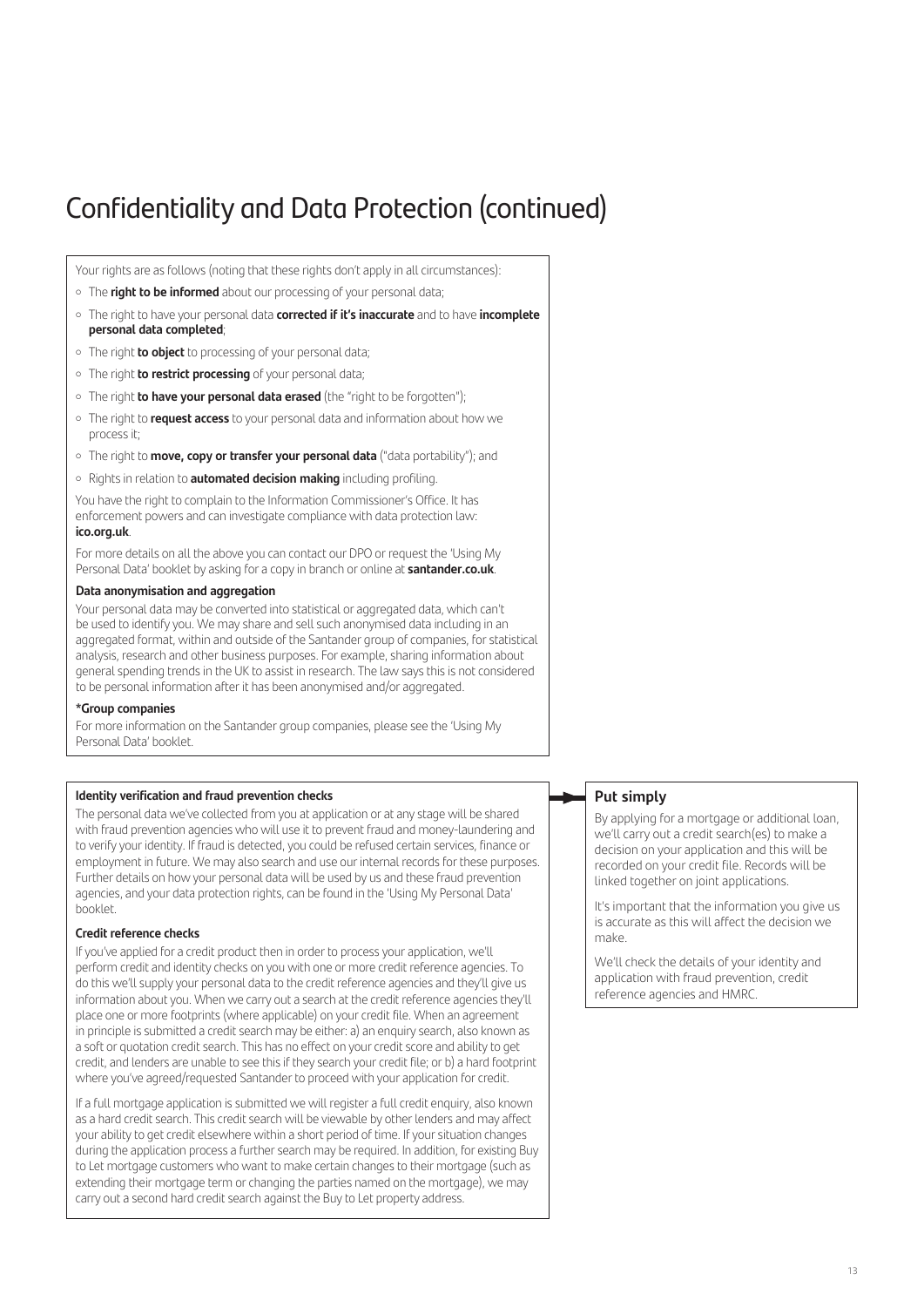Whether or not an agreement in principle or a full mortgage application is submitted, a financial association link between joint applicants will be created at the credit reference agencies. This will link your financial records and be taken into account in all future applications by either or both of you until either of you apply for a notice of disassociation with the credit reference agencies.

If your application is successful we'll also continue to exchange information about you with credit reference agencies on a monthly basis while you have a relationship with us. The credit reference agencies may in turn share your personal information with other organisations. Details about your application (whether or not it's successful) will be recorded and we'll give details of your accounts and how you manage them to credit reference agencies. If you do not repay any debt in full or on time, they'll record the outstanding debt and supply this information to others performing similar checks, to trace your whereabouts and to recover debts that you owe. Records remain on file for six years after they are closed, whether settled by you or defaulted.

The identities of the credit reference agencies, and the ways in which they use and share personal information is explained in more detail in the 'Using My Personal Data' booklet, or via the Credit Reference Agency Information Notice (CRAIN) document which can be accessed via any of the following links:

- ¡ **experian.co.uk/crain**
- ¡ **equifax.co.uk/crain**
- ¡ **transunion.co.uk/crain**

#### **Your marketing preferences and related searches**

We'll use your home address, phone numbers, email address and social media (e.g. Facebook, Google and message facilities in other platforms) to contact you according to your preferences. You can change your preferences or unsubscribe at any time by contacting us. In the case of social media messages you can manage your social media preferences via that social media platform. If you're over 18, we may search the files at credit reference agencies before sending marketing communications or doing marketing in-branch to you about credit. The credit reference agencies don't record this particular search or show it to other lenders and it won't affect your credit rating. We do this as part of our responsible lending obligations which is within our legitimate interests.

If you have previously told us that you don't want information on other products and services or to be included in market research, you'll continue to respect my wishes. You can tell us at any time if you want to stop receiving this information.

### **Sharing with HM Revenue and Customs (HMRC) and the Government Indemnity Scheme (if it applies)**

In order to confirm the accuracy of the income information provided, we may share information about you and your application with HM Revenue and Customs ('HMRC'). HMRC will help us to validate whether income provided to us is accurate. HMRC may also use the information that we provide to inform its risk profiling activities and to establish any mismatch with declared income.

If the Government Indemnity Scheme (or equivalent) applies to your mortgage, information about you and your property, your mortgage application and the conduct of your mortgage account including any arrears, may be shared with and used by the Scheme Administrators and other third parties (including any insurers) for the purpose of auditing the management of the Scheme and for the processing of any claims made.

You understand that the other reasons for which we give information about you and your mortgage account to our group and associated companies and/or third parties are described in the 'Your Application and Credit Scoring' section of the 'A straightforward guide to your mortgage' booklet.

### **Put simply**

We'd like to let you know about our products and services which we think will interest you. You can choose not to receive these updates.

### **Put simply**

We'll share information with HMRC to check your income.

If you take out a mortgage covered by a Government scheme, we may share information with them about you and your mortgage.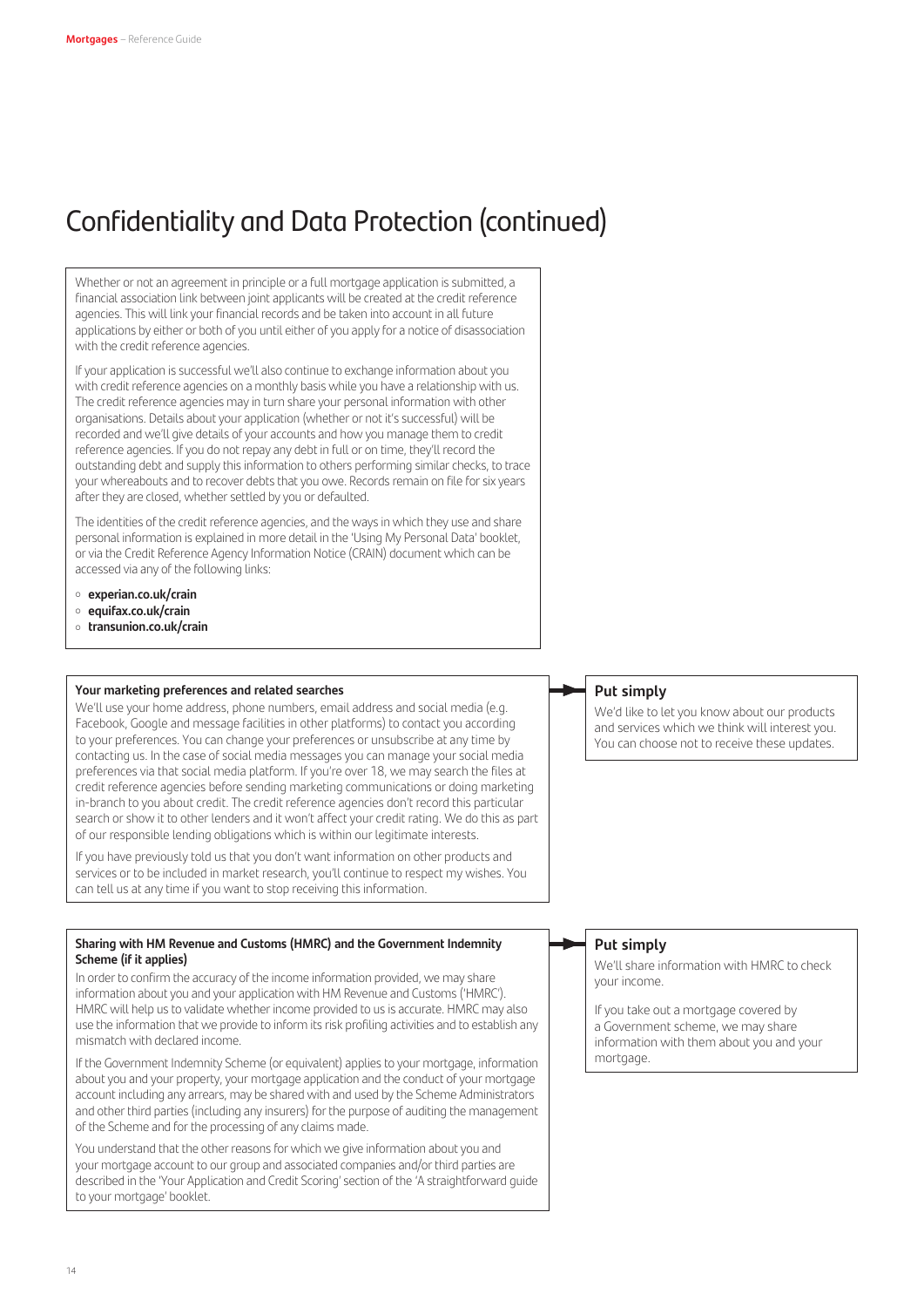# Customer service

# **Making a complaint** We're sorry if we haven't provided you with the service you expect. By telling us about it we can put things right for you and make improvements. We want to sort things out for you as soon as we can. The easiest and quickest way is by talking to us about your concern. Please call our dedicated complaints team on **0800 171 2171**. Alternatively, you can contact us: at **santander.co.uk**, by logging on to your Online Banking and using our secure messaging service. 圖 in person, by visiting any Santander branch. in writing to: (amplaints Santander UK plc PO Box 1125 Bradford BD1 9PG More information on how we handle complaints is detailed within our 'Talk to us about your complaint' leaflet. If for any reason you're not happy with our decision, or it has been over eight weeks since you first raised your concerns with us, you may be able to refer your complaint to the Financial Ombudsman Service. The Financial Ombudsman Service acts as an

independent and impartial organisation which helps settle disputes between consumers and financial services businesses. You can find out more information at **www.financialombudsman.org.uk**.

# Direct Debit Guarantee

Your mortgage payments must be made by Direct Debit. Please read the Guarantee information below carefully.

- This Guarantee is offered by all banks and building societies that accept instructions to pay Direct Debits.
- o If there are any changes to the amount, date or frequency of your Direct Debit, Santander will notify you five working days in advance of your account being debited or as otherwise agreed.
- ¡ If you ask Santander to collect a payment, confirmation of the amount and date will be given to you at the time of the request.
- If an error is made in the payment of your Direct Debit by Santander or your bank or building society you're entitled to a full and immediate refund of the amount paid from your bank or building society.
- If you receive a refund you aren't entitled to, you must pay it back when Santander asks you to.
- ¡ You can cancel a Direct Debit at any time by simply contacting your bank or building society. Written confirmation may be required. Please also notify us.

# **Put simply**

If we haven't provided you with the service you expect, we have a complaints process. If for any reason you're not happy with our decision, you can refer your complaint to the Financial Ombudsman Service.

# **Put simply**

You must pay your mortgage payments by Direct Debit. These are covered by the Direct Debit Guarantee.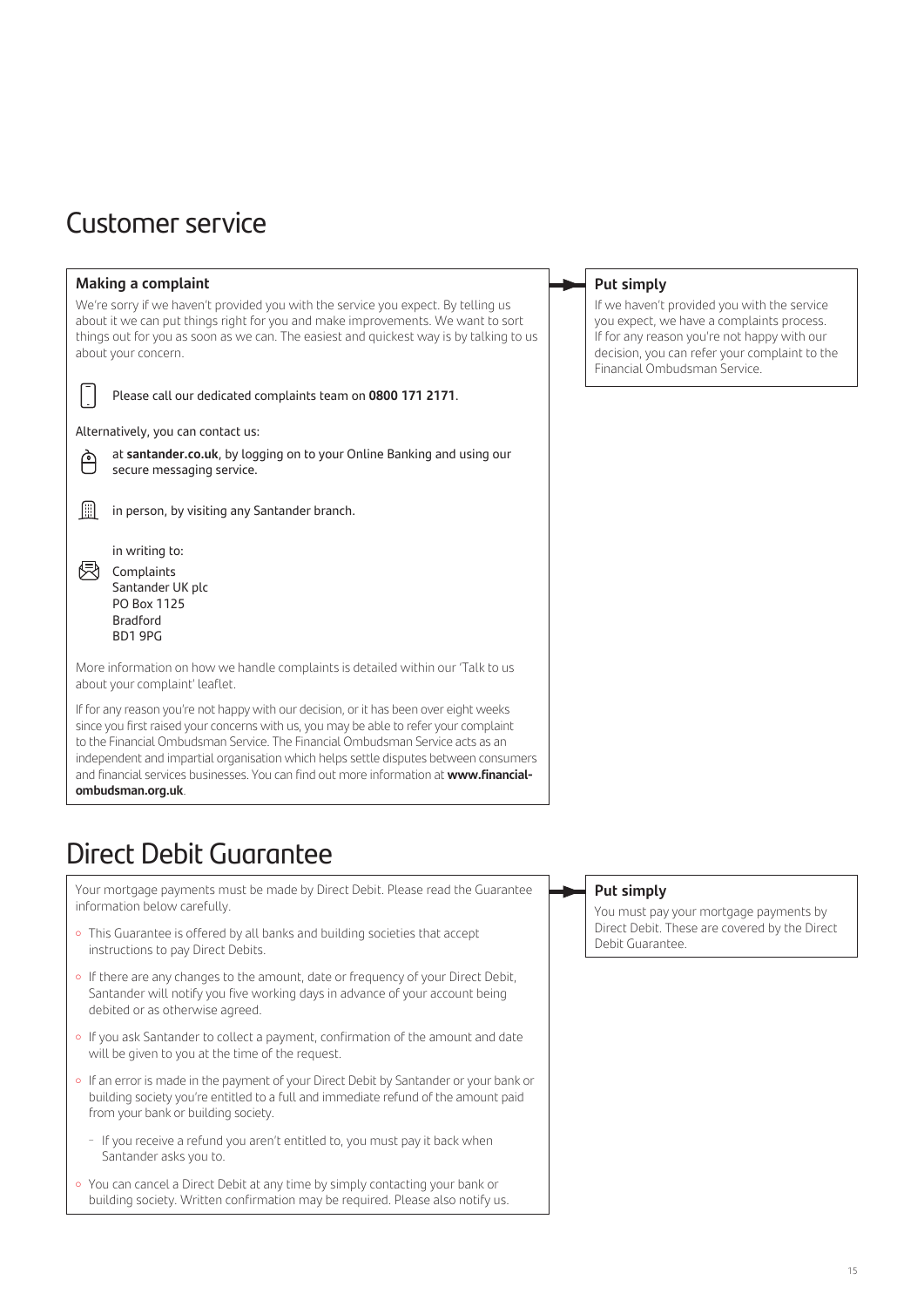# Your application and credit scoring

# **How do we decide whether or not to accept an application?**

When you apply, we'll approach a credit reference agency to see if it has any information about you.

Information you give us, for example your age, occupation, income, details about your business and so on, are all taken into consideration, together with information from credit reference agencies such as how well you've managed accounts with other companies.

We do not discriminate on grounds of sex, race, colour, religion or disability. And won't decline you based on where you live either.

Your application is compared to groups of similar customers who applied to us in the past, making it a fair and objective process.

# **What is a credit reference agency?**

A credit reference agency is an independent company that holds details about almost every adult in the UK. This includes facts concerning the customer's financial background.

The three main credit reference agencies we use are Experian, Equifax and TransUnion.

# **What kinds of information do they provide?**

The two kinds of information provided are:

# **Public information (including):**

- ¡ Voters' Roll (Electoral Register).
- ¡ County Court Judgments and Scottish Decrees.
- ¡ Bankruptcies, Individual Voluntary arrangements, Administration Orders and Debt Relief Orders.

### **Private information (including):**

- Details of existing credit or loan agreements.
- Records of any closed or settled credit agreements within the past six years.
- Details of any current or previous arrears including arrangements to repay outstanding amounts.
- o Details of any default, write-off or property repossession within the past six years.
- Records of any searches made by other loan/credit providers.
- Details of your income and affordability.

Credit reference agencies will keep your information for six years after the account is closed or settled.

# **Could information from the credit reference agency be the only reason for declining my application?**

Possibly, but if this is the case, we'll tell you. The information we receive from the credit reference agency is only one part of the decision-making process.

### **Is the information from a credit reference agency always negative?**

Not at all. Credit reference agencies only supply factual information. They don't state any opinion regarding a customer's creditworthiness and they don't make the decision on whether to accept your application – we do. They also don't know the outcome of an application.

Obviously, our decision will be affected if we receive information showing you're in arrears etc. Similarly, we take evidence of County Court Judgments or other credit defaults very seriously.

We always try to be a responsible lender but we won't automatically decline an application just because there may have been some problems in maintaining past commitments.

On the other hand, information showing that you're managing your current commitments well will be seen favourably.

# **What information do we supply?**

We provide personal information on you and your place of residence, your income, and how you manage your account on a monthly basis.

What we supply is in accordance with the data protection legislation and the Data Protection Statement you are given when you apply or when you sign the formal agreement to be bound by the terms and conditions of the account.

If, unfortunately, it were necessary for us to take possession of your home, due to a breach of the terms and conditions of a mortgage or additional loan, we would disclose this default to a credit reference agency. Your name would be placed on the UK Finance Possessions Register and, as a result, be passed on to other lenders.

The UK credit industry has established an agreement for the purpose of regulating the sharing of credit account performance and related data on people, which is called 'The Principles of Reciprocity', which we comply with.

Records remain on file at credit reference agencies for six years after the account is closed.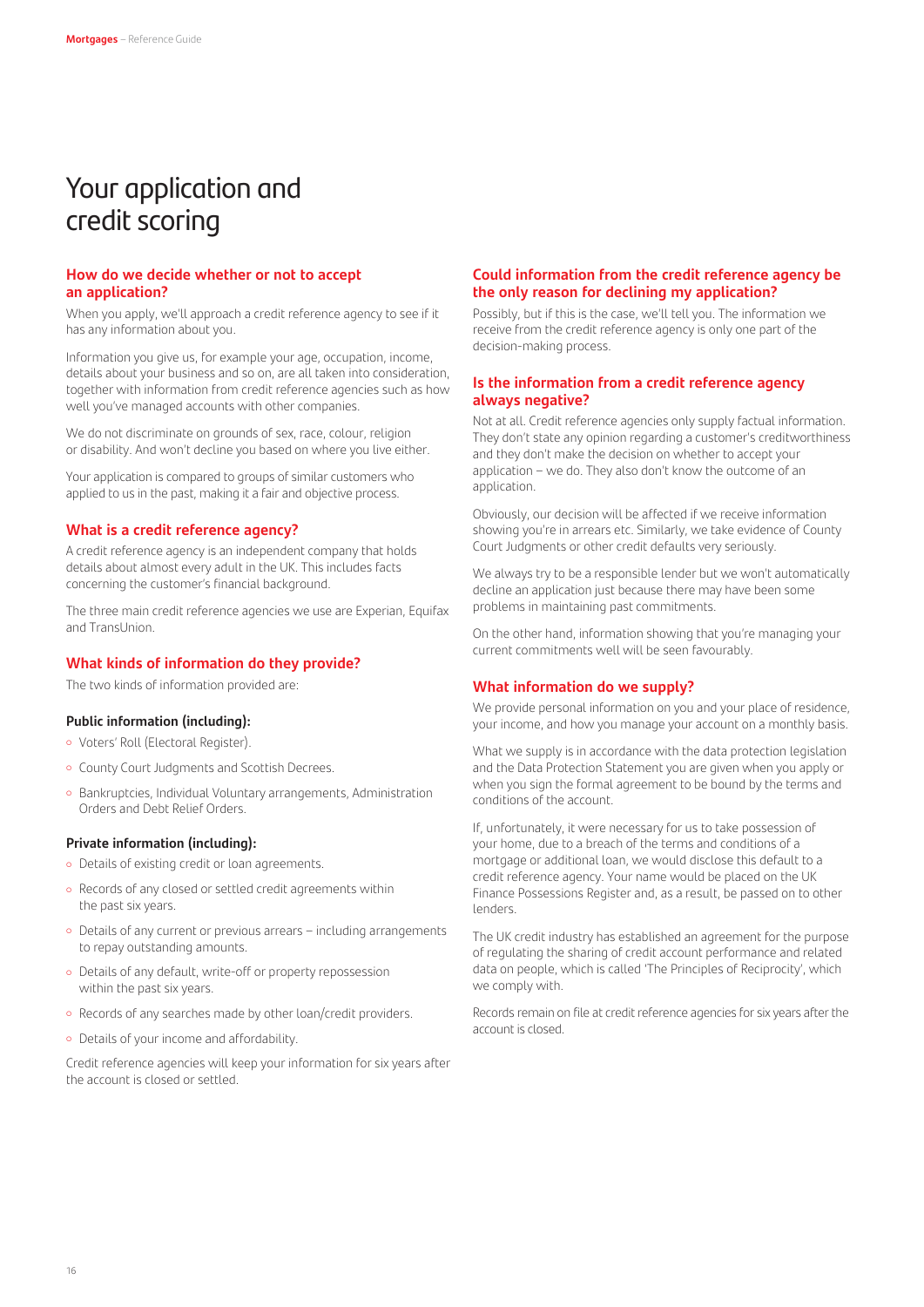# **If my application is declined, are other lenders likely to do the same?**

Not necessarily. Other companies may apply different criteria and use different methods of credit risk assessment.

The fact that we have asked a credit reference agency for information about you will be recorded by that agency which could be seen by other lenders.

# **Can I check the information a credit reference agency has about me?**

Yes. Under the data protection legislation you may request details held about you by the credit reference agency. Simply send them a written request, stating all names that you have been known by (include full forename and other initials), your date of birth and the address(es) that you have lived at within the last six years. The credit reference agency may charge you a fee for providing this information.

We mainly use Experian Ltd, but we may also use Equifax Ltd and TransUnion. Please contact each agency directly at:

Box 10036,

| Experian Ltd, Customer Support Centre<br>PO Box 9000, Nottingham, NG80 7WF |
|----------------------------------------------------------------------------|
| www.experian.co.uk                                                         |
| 0800 013 8888                                                              |
| Equifax Ltd, Customer Service Centre, PO<br>Leicester, LE3 4FS             |
| www.equifax.co.uk                                                          |
| 0800 014 2955                                                              |
| TransUnion, Consumer Services<br>PO Box 491, Leeds LS3 1WZ                 |
| www.transunion.co.uk                                                       |
| 0330 024 7574                                                              |
| If you believe that what you see isn't correct then                        |

you can contact the organisation that supplied the information and tell them what you believe is wrong and why. If, after investigation it's agreed that the information isn't accurate, then it'll be changed.

Even if there is accurate information held which affects your ability to obtain credit, you have the right to put a 'notice of correction' on your credit file. This is your opportunity to make a statement, if you wish, to explain your version of events. Once this 'notice' has been placed, every lender who looks at your file must read the 'notice' before making any lending decision about you.

# **Can I appeal against your decision?**

Yes, if you think we've made a mistake, or you have further information to support your case, please contact your Mortgage Adviser to arrange for it to be reviewed.

You'll be required to provide a detailed budget planner and three full months' bank statements.

# **Note regarding credit repair companies**

Please be careful when dealing with companies which claim they can 'clean up' your credit history – you can do it yourself or with some expert help.

You can get free advice about County Court Judgments, bankruptcy, defaulted accounts or other arrears plus how to sort out your debts and apply for credit even if your past is not perfect.

# **For more information or advice, contact:**

¡ Citizens' Advice Bureau (find your nearest branch in your local telephone directory) or view **www.nacab.org.uk**

# **For help with debt or credit problems, contact:**

- ¡ StepChange Debt Charity telephone: **0800 138 1111** or view **www.stepchange.org**
- ¡ National Debtline telephone: **0808 808 4000** or view **www.nationaldebtline.org**

You can even obtain a free booklet 'Credit explained' from the UK Office of the Information Commissioner, telephone: **0303 123 1113** or view **www.ico.org.uk**.